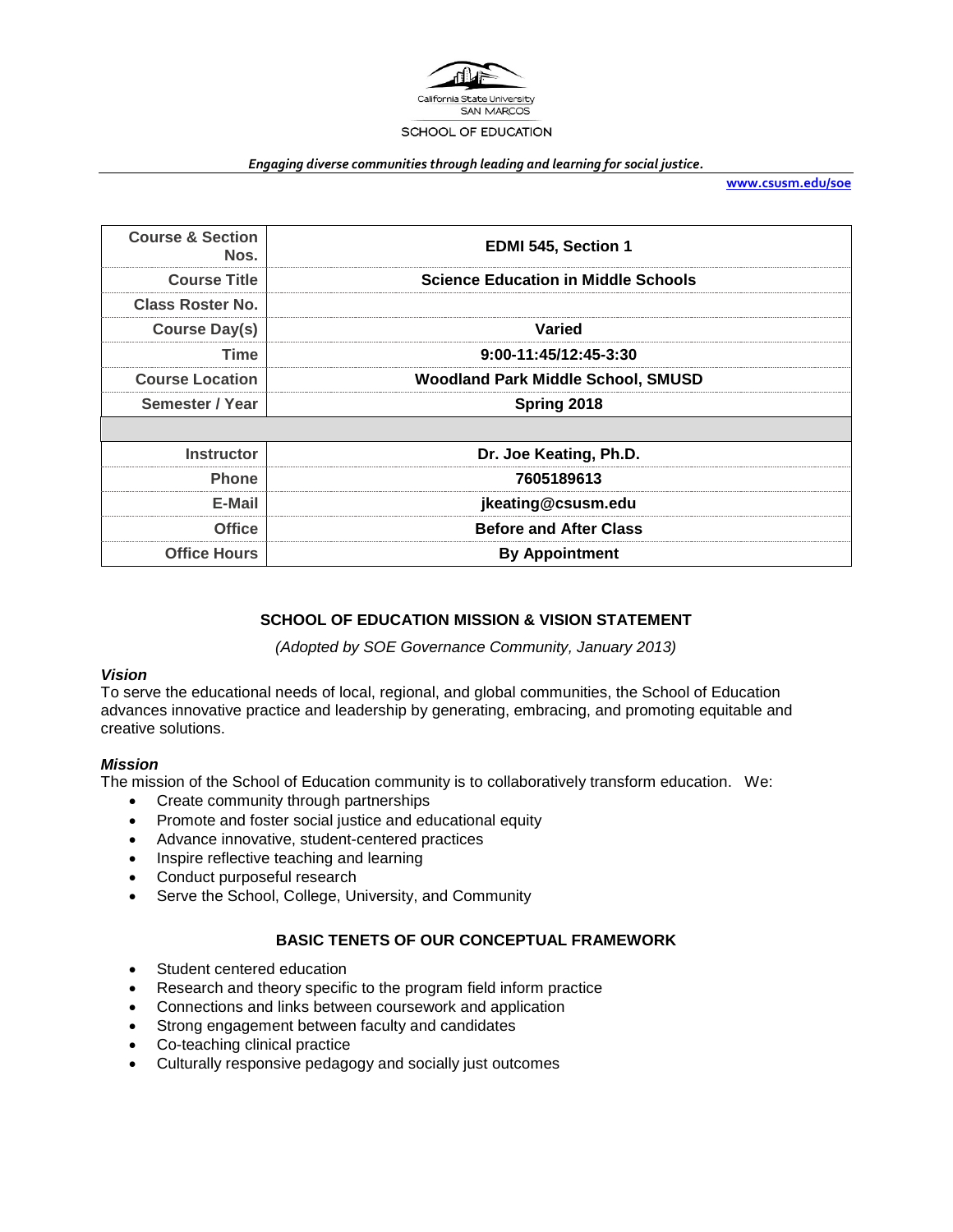# **TABLE OF CONTENTS**

| Students with Disabilities Requiring Reasonable Accommodations Error! Bookmark not defined.            |  |
|--------------------------------------------------------------------------------------------------------|--|
|                                                                                                        |  |
|                                                                                                        |  |
|                                                                                                        |  |
|                                                                                                        |  |
| Assignment # 3 A/B- Observation/art/writing (Integrating Multiple Disciplines with Science Inquiry) 13 |  |
| <b>COURSE TIMELINE.</b>                                                                                |  |
|                                                                                                        |  |
|                                                                                                        |  |
|                                                                                                        |  |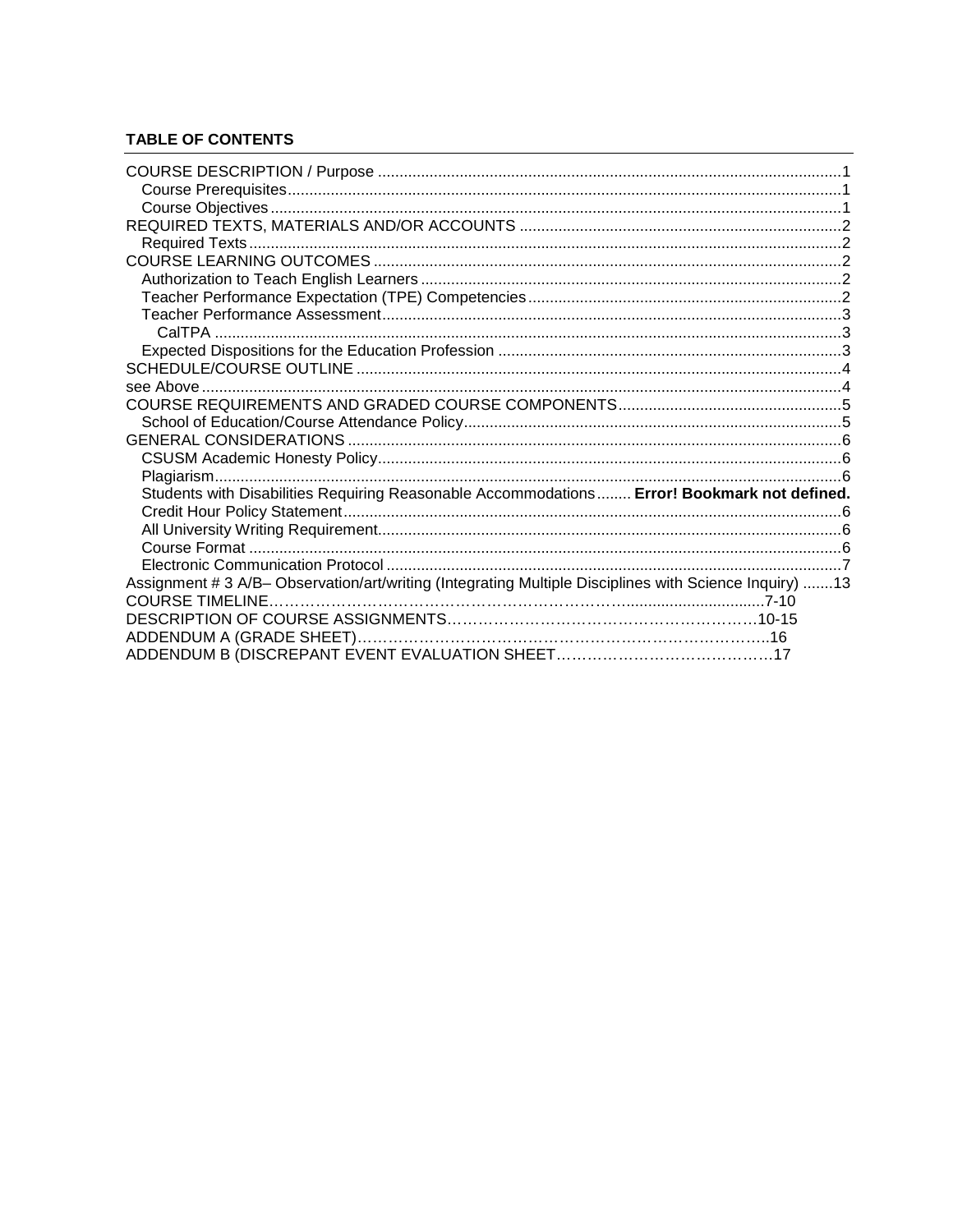# **COURSE DESCRIPTION / PURPOSE**

The main purpose of this course is to help you become **a better teacher of science content** while increasing your enthusiasm, knowledge, interest and confidence in **effective general teaching methods**. You and your peers will **model, practice in provide feedback** on ways in which science content and science processes can be naturally integrated into all the other disciplines. There will be a special emphasis on an **inquiry based, student centered, and problem solving approach** to learning that applies the **NGSS standards.** Techniques for **infusing multicultural aspects of science** and adapting lessons to meet individual needs (differentiated instruction) will also be addressed. As a result of this experience, as a middle school/ multiple subject teacher you will feel comfortable teaching science and (or) teaming with teachers who are specialists in this field, and (or) utilizing the option of integrating the ideas of science methods into **an interdisciplinary approach** (including technology, mathematics, social science and language arts).

This course is aligned with California's SB 2042 Standards and is designed to provide a comprehensive overview of the objectives, skills, concepts, experiments, materials, and methods necessary to teach science to middle school children. **A series of individual and collaborative team activities** will provide you with first-hand experiences in these areas. This course focuses on instructional methods, techniques, materials, lesson planning, curriculum development, organization and authentic assessment in science. Methods of **cross-cultural language and academic development (ELL)** will be integrated into the course.

# **Course Prerequisites**

Admission to the Middle School/ Multiple Subject Credential Program

# **Course Objectives**

On completion of this course, students will be able to demonstrate an understanding of the following:

1. Knowledge of using strategies that apply the Next Generation Science Standards (NGSS) into the curriculum;

2. Strategies that **integrate the three levels of inquiry based learning** into all areas of the curriculum;

3. Awareness of the multitude of **community resources** available to teachers and the ways in which these resources can be used to strengthen the science program;

4. The ability to write science lesson plans and implement them into an **interdisciplinary, integrated** unit that is appropriate to the grade-level course content;

5. The ability to design curricula, which utilize a **variety of instructional strategies including** 

**authentic assessments and technology** that develop children's higher-level thinking skills;

6. An understanding and appreciation for the dynamic nature, excitement and the **processes of science**

7. Applying the 5E/ **Learning Cycle and Scientific Method** to the learning of Science

8. Strong general understanding of **science (physical, life and earth) and health content** 

# **knowledge**

9. Application of effective **technology** to enhance science teaching and learning.

 10. **Strategies inclusive to all students** (linguistically and culturally diverse, students with disabilities and other special needs)

 11. Understanding **science safety procedures** related to the classroom, laboratory and field experiences.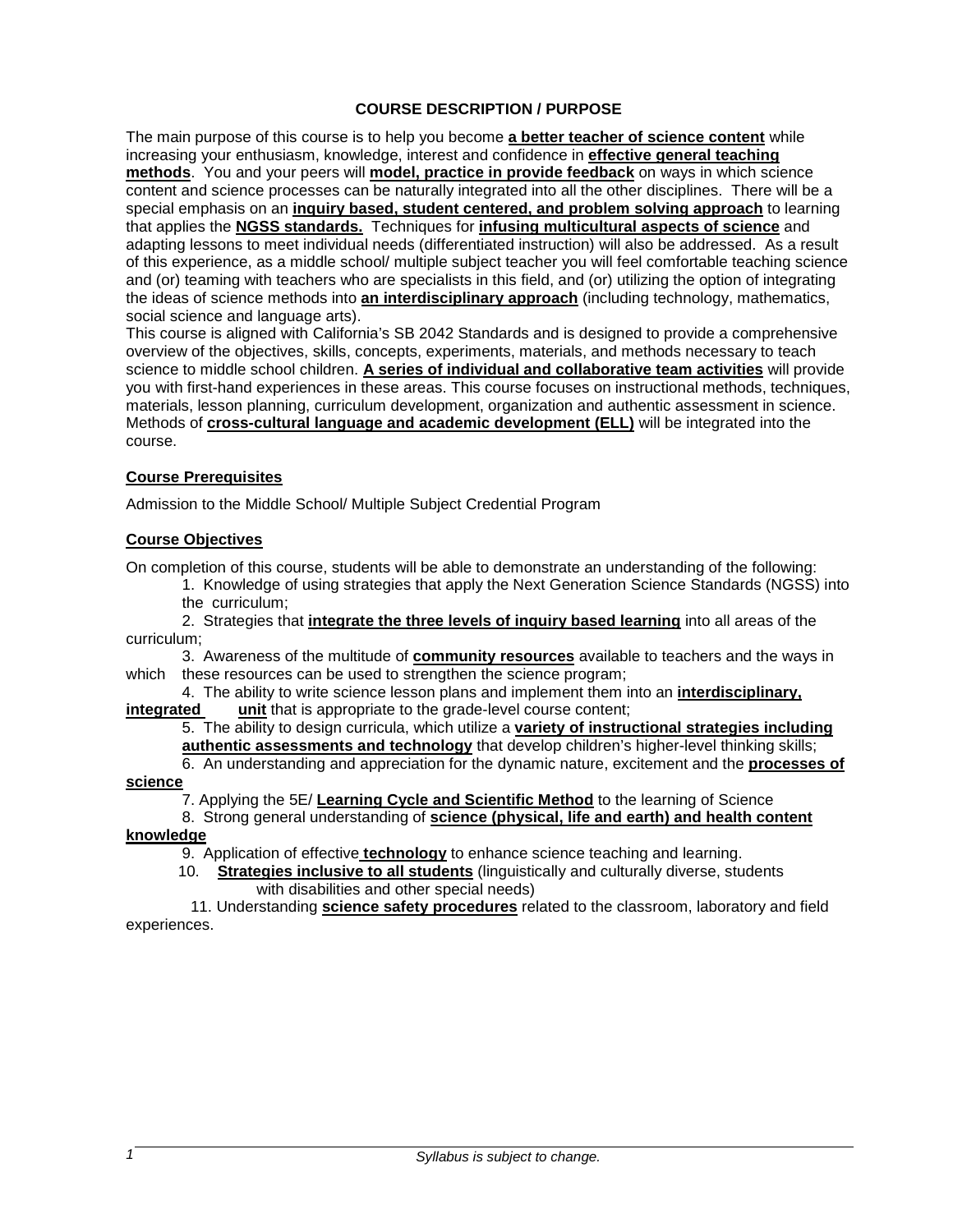# **REQUIRED TEXTS, MATERIALS AND/OR ACCOUNTS**

# **Required Texts**

- Friedl, A.E. & Koontz, T.Y. (2005). Teaching Science to Children: An Inquiry Approach, 6th Ed. NY: McGraw-Hill. ISBN: 0-07-256395-8
- Use of Discrepant Events for K-12 Science Teachers (Aztec Press /University Bookstore), (Keating Customized text) May be shared if needed.

Flinn Scientific<http://www.flinnsci.com/teacher-resources/safety/general-laboratory-safety.aspx> • California Science Safety Manual for K-12 Schools (2012)

• Next Generation Science Standards (NGSS): Overview / Executive Summary and Conceptual **Shifts** 

[http://www.nextgenscience.org](http://www.nextgenscience.org/) 

- CA/NGSS Middle Level Science Standards <http://www.cde.ca.gov/pd/ca/sc/ngssstandards.asp>
- Health Education Content Standards for California Public Schools K-12. (2008).Sacramento: California Dept. of Education. Available from: http://www.cde.ca.gov/be/st/ss/documents/healthstandmar08.pdf
- Online Resource for course materials: EDMODO (details in class)

# **Optional Texts**

Moon Journals: Writing Art and Inquiry Through Focused Nature Study (Heinemann, 1997). Available in class

Chemical Magic from the Grocery Store Sae, A. Available in class

# **COURSE LEARNING OUTCOMES**

The course objectives, assignments, and assessments have been aligned with the CTC standards for the Multiple Subject Credential. This course is designed to help teachers seeking a California teaching credential to develop the skills, knowledge, and attitudes necessary to assist schools and districts in implementing effective programs for all students. The successful candidate will be able to merge theory and practice in order to realize a comprehensive and extensive educational program for all students.

# **Authorization to Teach English Learners**

This credential program has been specifically designed to prepare teachers for the diversity of languages often encountered in California public school classrooms. The authorization to teach English learners is met through the infusion of content and experiences within the credential program, as well as additional coursework. Candidates successfully completing this program receive a credential with authorization to teach English learners. *(Approved by CCTC in SB 2042 Program Standards, August 02)*

# **Teacher Performance Expectation (TPE) Competencies**

The course objectives, assignments, and assessments have been aligned with the CTC standards for Multiple Subject Credential. This course is designed to help teachers seeking a California teaching credential to develop the skills, knowledge, and attitudes necessary to assist schools and district in implementing effective programs for all students. The successful candidate will be able to merge theory and practice in order to realize a comprehensive and extensive educational program for all students. You will be required to formally address the following TPEs in this course:

# **TPE Primary Emphases in EDMI 545:**

□ TPE 1a-Subject Specific Pedagogical Skills for MS Teaching Assignments (Science) □TPE 5-Student Engagement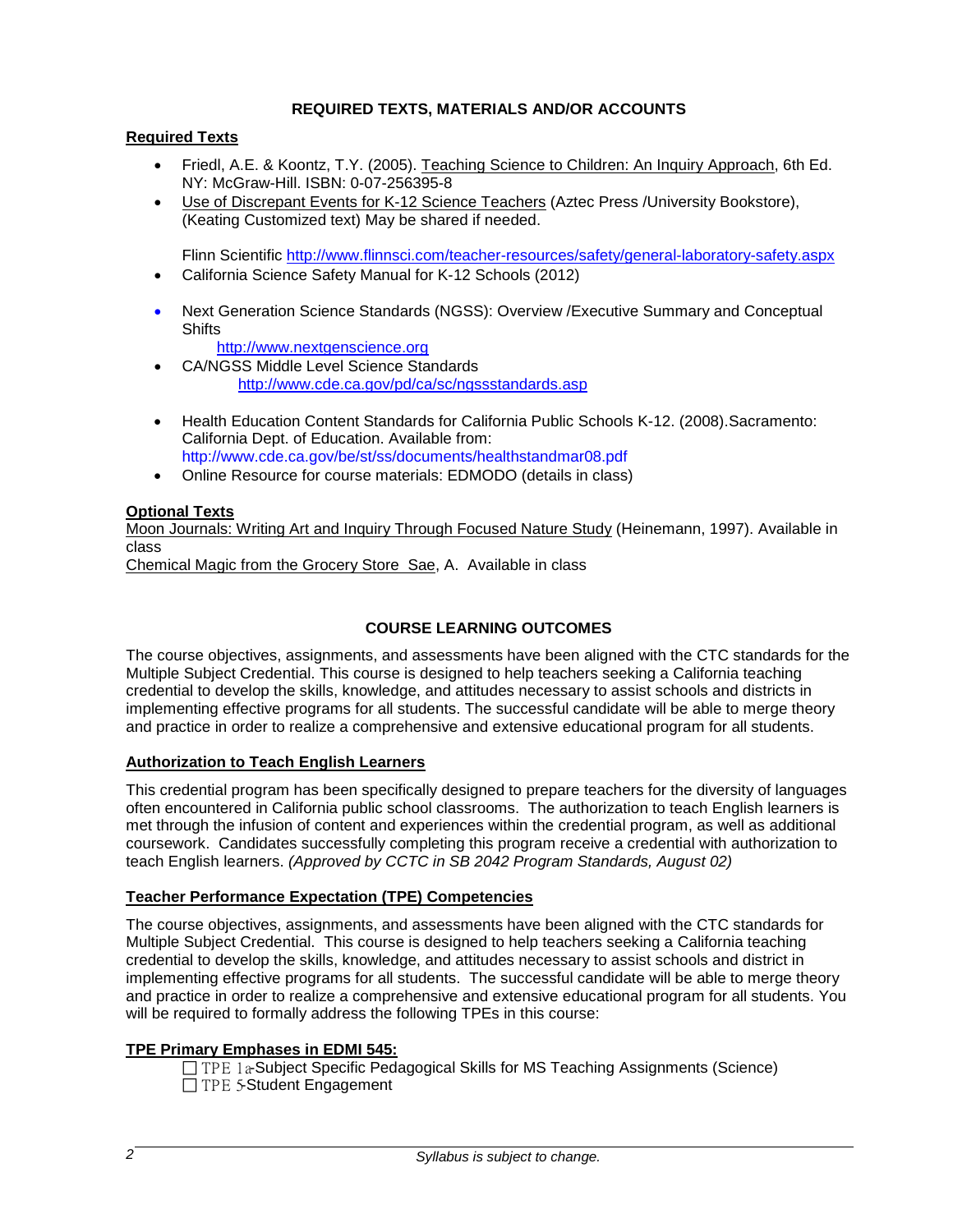# **TPE Secondary Emphases in EDMI 545:**

□ TPE 4-Making Content Accessible

- □ TPE 7-Teaching English Learners
- TPE 9-Instructional Planning
- $\Box$  TPE 14-Educational Technology in Teaching and Learning

# **Teacher Performance Assessment**

Beginning July 1, 2008 all California credential candidates must successfully complete a state-approved Teacher Performance Assessment (TPA), as part of the credential program of preparation. During the 2015-16 academic year the CSUSM credential programs will use either the CalTPA (California Teacher Performance Assessment) or the edTPA (Educative Teacher Performance Assessment).

# **CalTPA**

To assist with your successful completion of the CalTPA, a series of informational seminars are offered over the course of the program. TPA related questions and logistical concerns are to be addressed during the seminars. Your attendance to TPA seminars will greatly contribute to your success on the assessment. The CalTPA Candidate Handbook, TPA seminar schedule, and other TPA support materials may be found on the SOE website: http://www.csusm.edu/education/CalTPA/ProgramMaterialsTPA.html

Additionally, to support your success in your credential program and with TPA, SOE classes use common pedagogical language, lesson plans (lesson designs), and unit plans (unit designs).

# **Expected Dispositions for the Education Profession**

Education is a profession that has, at its core, certain dispositional attributes that must be acquired and developed. Teaching and working with learners of all ages requires not only specific content knowledge and pedagogical skills, but also positive attitudes about multiple dimensions of the profession. The School of Education has identified six dispositions that must be evident in teacher candidates: social justice and equity, collaboration, critical thinking, professional ethics, reflective teaching and learning, and life-long learning. These dispositions have observable actions that will be assessed throughout the preparation program. For each dispositional element, there are three levels of performance *unacceptable*, *initial target*, and *advanced target*. The description and rubric for the three levels of performance offer measurable behaviors and examples.

The assessment is designed to provide candidates with ongoing feedback for their growth in professional dispositions and includes a self-assessment by the candidate. The dispositions and rubric are presented, explained and assessed in one or more designated courses in each program as well as in clinical practice. Based upon assessment feedback candidates will compose a reflection that becomes part of the candidate's Teaching Performance Expectation portfolio. Candidates are expected to meet the level of *initial target* during the program.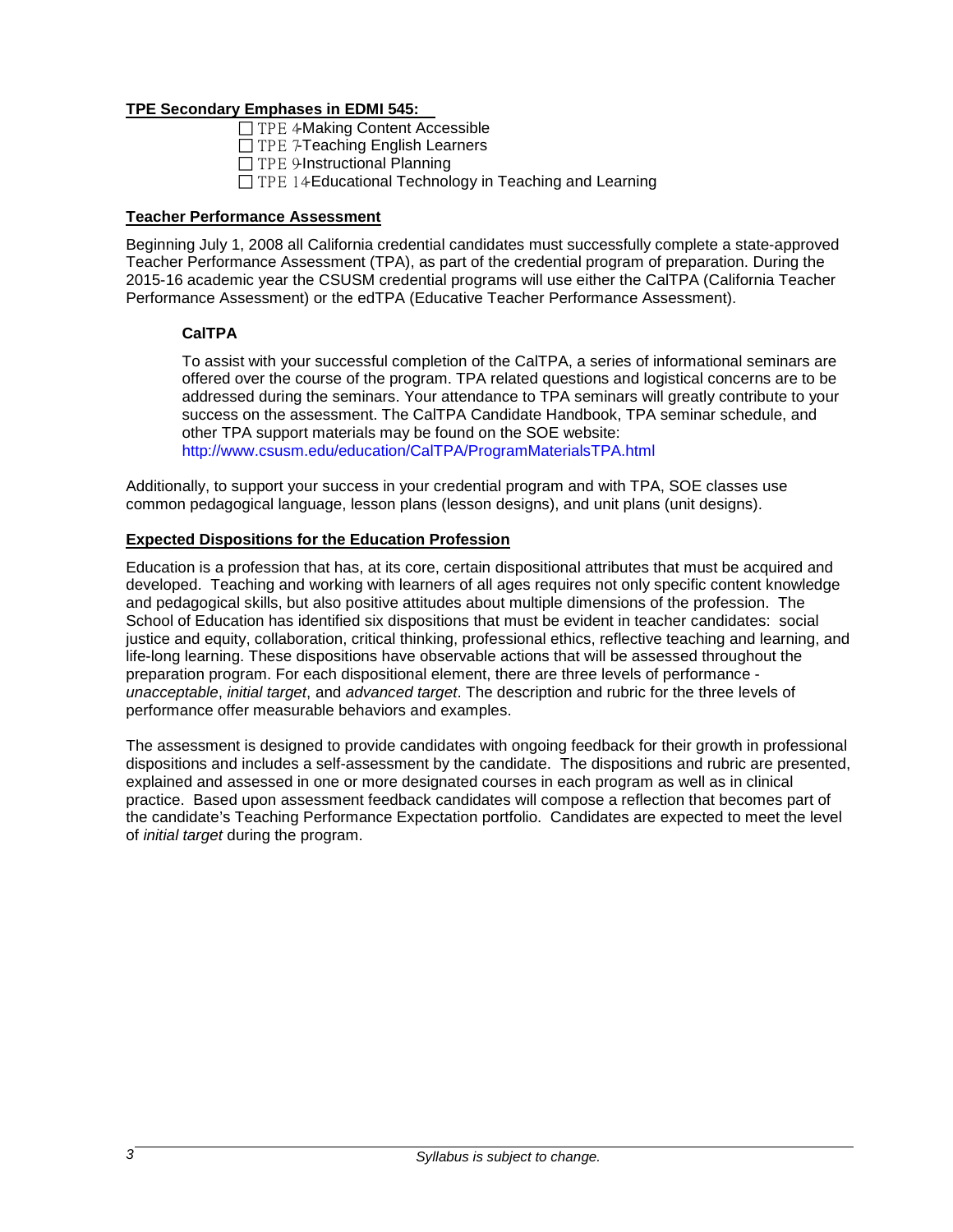# **SCHEDULE/COURSE OUTLINE**

| <b>Date</b>                | <b>Topic</b>                                                | <b>Assignment (if any)</b>                                                                                         | <b>Due Date</b>  |
|----------------------------|-------------------------------------------------------------|--------------------------------------------------------------------------------------------------------------------|------------------|
| Session 1<br>1/23 PM       | Overview/Introductions<br>Nature Of Science                 | <b>NGSS Standards Overview</b>                                                                                     |                  |
| Session 2<br>1/24 PM       | Inquiry<br><b>NGSS</b>                                      |                                                                                                                    |                  |
| Session 3<br>1/26 PM       | Inquiry<br><b>NGSS-Presentations</b>                        | <b>Team presentations of NGSS</b><br>subject area lessons and<br>overview                                          | $1/26$           |
| Session 4<br>1/30 AM       | Field Trip to the Safari<br>Park and Conservation<br>Center | Presentations and debriefing in<br>class of both lab and field<br>experiences (pre-during and<br>post lesson plan) |                  |
| Session 5<br>1/30 PM       | See above                                                   | See above                                                                                                          |                  |
| Session 6<br><b>2/7 AM</b> | Inquiry Based Learning<br>activities                        | Presentations (DE per<br>schedule)/Content=Physical<br>Science                                                     |                  |
| Session 7<br><b>2/7 PM</b> | See above                                                   | See above (Inductive Labs/OM<br>Program<br>(in class)                                                              |                  |
| Session 8<br>2/13 PM       | <b>Inquiry in Cooperative</b><br>Groups                     | Presentations<br>(DE/Content=Earth Science)<br>Verbal-Non Verbal<br><b>Communication Game</b><br>(in class)        |                  |
| Session 9<br>2/16 PM       | Independent Study in<br>5102                                | Time to work on team projects:<br>Moon Journals, Social<br>Studies/Science ITU, Invention<br>Convention            |                  |
| Session 10<br>2/23 PM      | <b>Independent Study</b>                                    | <b>SEE ABOVE</b>                                                                                                   |                  |
| Session 11<br>2/27 PM      | <b>Inquiry Based Learning</b><br>activities                 | Presentations<br>(DE/Content=Life Science)                                                                         |                  |
| Session 12<br>3/2 PM       | Moon Journals Group 1                                       | Presentations                                                                                                      | $\overline{3/2}$ |
| Session 13<br>3/6 AM       | Moon Journals Group 2                                       | Presentations                                                                                                      | $\overline{3/6}$ |
| Session 14<br>3/6 PM       | <b>ITU Social</b><br>Studies/Science/Literacy               | Presentations                                                                                                      | 3/6              |
| Session 15<br>3/13 PM      | <b>Invention Convention</b><br><b>Team Presentations</b>    | <b>Presentations</b>                                                                                               | 3/13             |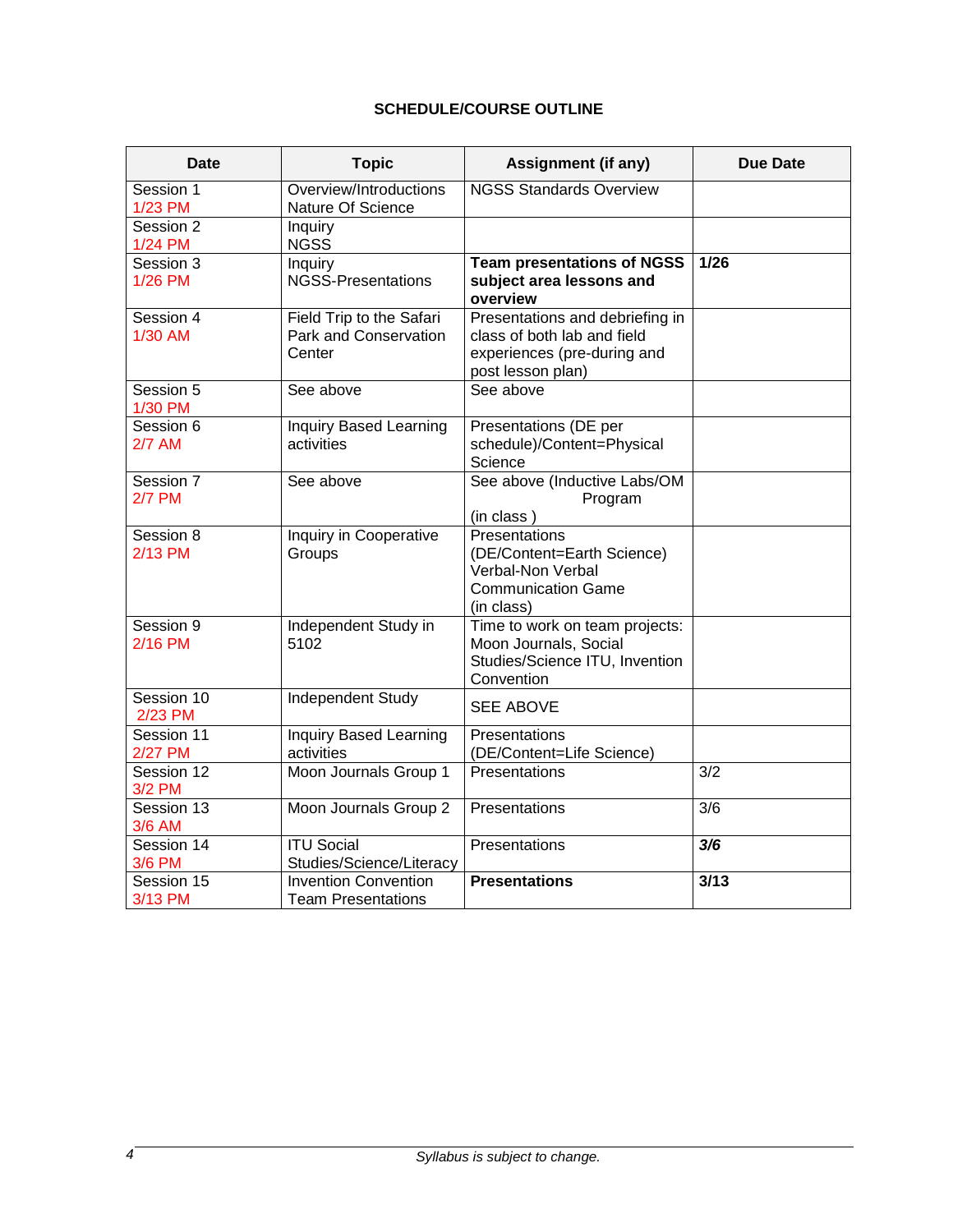#### **COURSE REQUIREMENTS AND GRADED COURSE COMPONENTS**

#### **School of Education/Course Attendance Policy**

Due to the dynamic and interactive nature of courses in the School of Education, all candidates (course participants) are expected to attend all classes and participate actively. At a minimum, candidates (course participants) must attend more than 80% of class time, or s/he may not receive a passing grade for the course at the discretion of the instructor. Individual instructors may adopt more stringent attendance requirements. Should the candidate (course participants) have extenuating circumstances, s/he should contact the instructor as soon as possible. *(Adopted by the COE Governance Community, December, 1997).*

**Personal Comments about Attendance:** Prompt and consistent attendance is vital to success in this class. Attendance will be taken and class will start on time. Both attendance and punctuality are essential to completing all work satisfactorily. Only 50% of the potential value for an assignment can be credited as makeup for an assignment that is due and reviewed in a class that was not attended by the student. Two absences (in this case one full day of class =two class equivalents) in one semester can result in a minimum of one grade lower; three absences can result in a non-passing grade (unless there are extenuating circumstances). Late arrivals will be penalized at the discretion of the instructor.

#### **Grading Policy:**

.

Final grades for EDMS 545 will be computed as a % of the total points earned:

 $A = 94 A = 90 - 93 %$  $B = 84 - 89%$  $B = 80 - 83$  $C_{+}$  = 77-79 (Anything less than a C+ does not count toward a California Teaching Credential)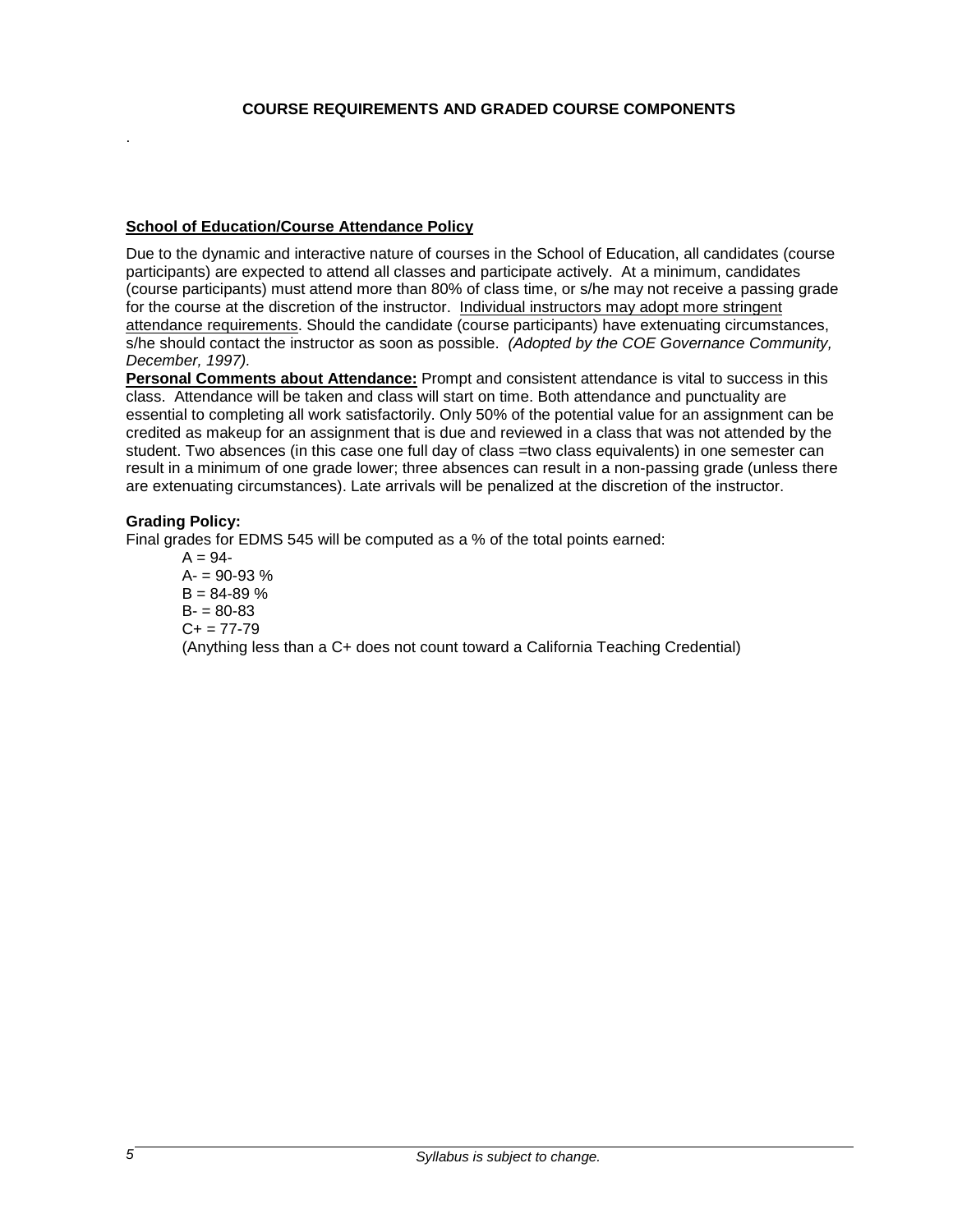# **GENERAL CONSIDERATIONS**

# **CSUSM Academic Honesty Policy**

Students will be expected to adhere to standards of academic honesty and integrity, as outlined in the Student Academic Honesty Policy. All assignments must be original work, clear and error-free. All ideas/material that are borrowed from other sources must have appropriate references to the original sources. Any quoted material should give credit to the source and be punctuated accordingly.

Academic Honesty and Integrity: Students are responsible for honest completion and representation of their work. Your course catalog details the ethical standards and penalties for infractions. There will be zero tolerance for infractions. If you believe there has been an infraction by someone in the class, please bring it to the instructor's attention. The instructor reserves the right to discipline any student for academic dishonesty, in accordance with the general rules and regulations of the university. Disciplinary action may include the lowering of grades and/or the assignment of a failing grade for an exam, assignment, or the class as a whole.

Incidents of Academic Dishonesty will be reported to the Dean of Students. Sanctions at the University level may include suspension or expulsion from the University.

Refer to the full Academic Honesty Policy at: [http://www.csusm.edu/policies/active/documents/Academic\\_Honesty\\_Policy.html](http://www.csusm.edu/policies/active/documents/Academic_Honesty_Policy.html)

# **Plagiarism**

As an educator, it is expected that each candidate (course participant) will do his/her own work, and contribute equally to group projects and processes. Plagiarism or cheating is unacceptable under any circumstances. If you are in doubt about whether your work is paraphrased or plagiarized see the Plagiarism Prevention for Students website [http://library.csusm.edu/plagiarism/index.html.](http://library.csusm.edu/plagiarism/index.html) If there are questions about academic honesty, please consult the University catalog.

# **Students with Disabilities Requiring Reasonable Accommodations**

Students with disabilities who require reasonable accommodations must seek approval for services by providing appropriate and recent documentation to the Office of Disability Support Services (DSS). This office is in Craven Hall 4300, contact by phone at (760) 750-4905, or TTY (760) 750-4909. Students authorized by DSS to receive reasonable accommodations should meet with their instructor during office hours. Alternatively, in order to ensure confidentiality, in a more private setting.

# **Credit Hour Policy Statement**

Per the University Credit Hour Policy: Students are expected to spend a minimum of two hours outside of the classroom each week for each unit of credit engaged in learning. For this course with three weekly hours of instruction, you should plan on spending an additional six hours engaged in study, review, and planning.

# **All University Writing Requirement**

In keeping with the All-University Writing Requirement, all courses must have a writing component of at least 2,500 words (approximately 10 pages), which will be administered in a variety of ways in this course including lesson plans, assessment assignments, course text reading responses and concept maps, reflections on authentic teaching experiences with elementary children, and forum discussions.

# **Course Format**

This course is offered in a traditional face-to-face format over an eight-week cycle.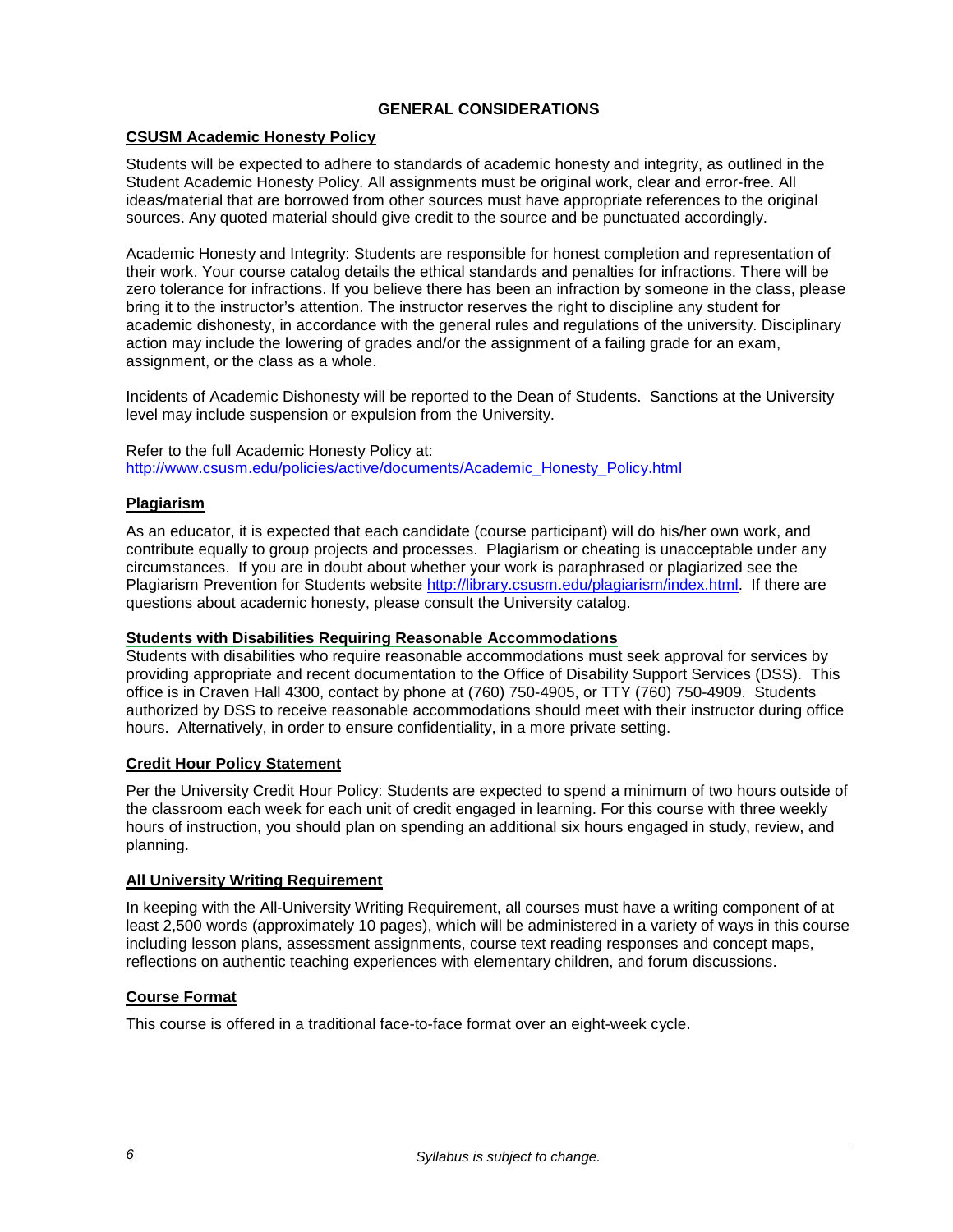# **Electronic Communication Protocol**

Electronic correspondence is a part of your professional interactions. If you need to contact the instructor, e-mail is often the easiest way to do so. It is my intention to respond to all received e-mails in a timely manner. Please be reminded that e-mail and on-line discussions are a very specific form of communication, with their own nuances and etiquette. For instance, electronic messages sent in all upper case (or lower case) letters, major typos, or slang, often communicate more than the sender originally intended. With that said, please be mindful of all e-mail and on-line discussion messages you send to your colleagues, to faculty members in the School of Education, or to persons within the greater educational community. All electronic messages should be crafted with professionalism and care.

Things to consider:

- Would I say in person what this electronic message specifically says?
- How could this message be misconstrued?
- Does this message represent my highest self?
- Am I sending this electronic message to avoid a face-to-face conversation?

In addition, if there is ever a concern with an electronic message sent to you, please talk with the author in person in order to correct any confusion.

# **COURSE TIMELINE**

**Class #1A= (Prior to first class please obtain the texts, downloads and complete the following in order to frontload some of the readings for future classes):** 

- **Read syllabus prior to attending class (what questions do you have??). Print out grade sheet**
- **In "Teaching Science to Children": Read Science Safety, Ch. 1, 2, Outline, comments and questions. Limit to one page for each chapter**
- **In the NGSS Standards [\(http://www.nextgenscience.org\)](http://www.nextgenscience.org/) Read about the three dimensions used to develop the standards (Practices/Science and Engineering Practices/Core Ideas.. View the Film "Why NGSS". Outline/comments/questions=1 page**.

# **Class #1 B January 23 (Tuesday)**

- Introductions/ Define Science? How were you taught Science?
- Introduction to Syllabus (Questions)
- Assign directors (see attached addendum)
- Overview of Next Generation Science Standards (NGSS) assignment #1A, B,C (Assign Groups)
- Moon Journals.
- Science Content Topics in Text (Assign Groups)
- Field Trip/Community Resources (Overview)
- Signups for various projects (DE/Moon Journals/Chapter Readings)
- Introduction to Discrepant Events: What are the critical pedagogical elements of inquiry as used in the Discrepant Event model? (Happy/Unhappy Balls)
- The Nature of Science and the Scientific Method/Learning Cycle (Loonie Goonies Simulation Game)

# **Next time:**

1) You have completed readings for Assignment 1A . See syllabus for Descriptions of Assignment # 1 B. Be prepared **to share this lesson** and its components with your grade level/subject group on January 26th when you will prepare a presentation for the rest of the class (note addition of Health Standards 1c). See Description of the Assignments for clarification on writing the NGSS lesson plan.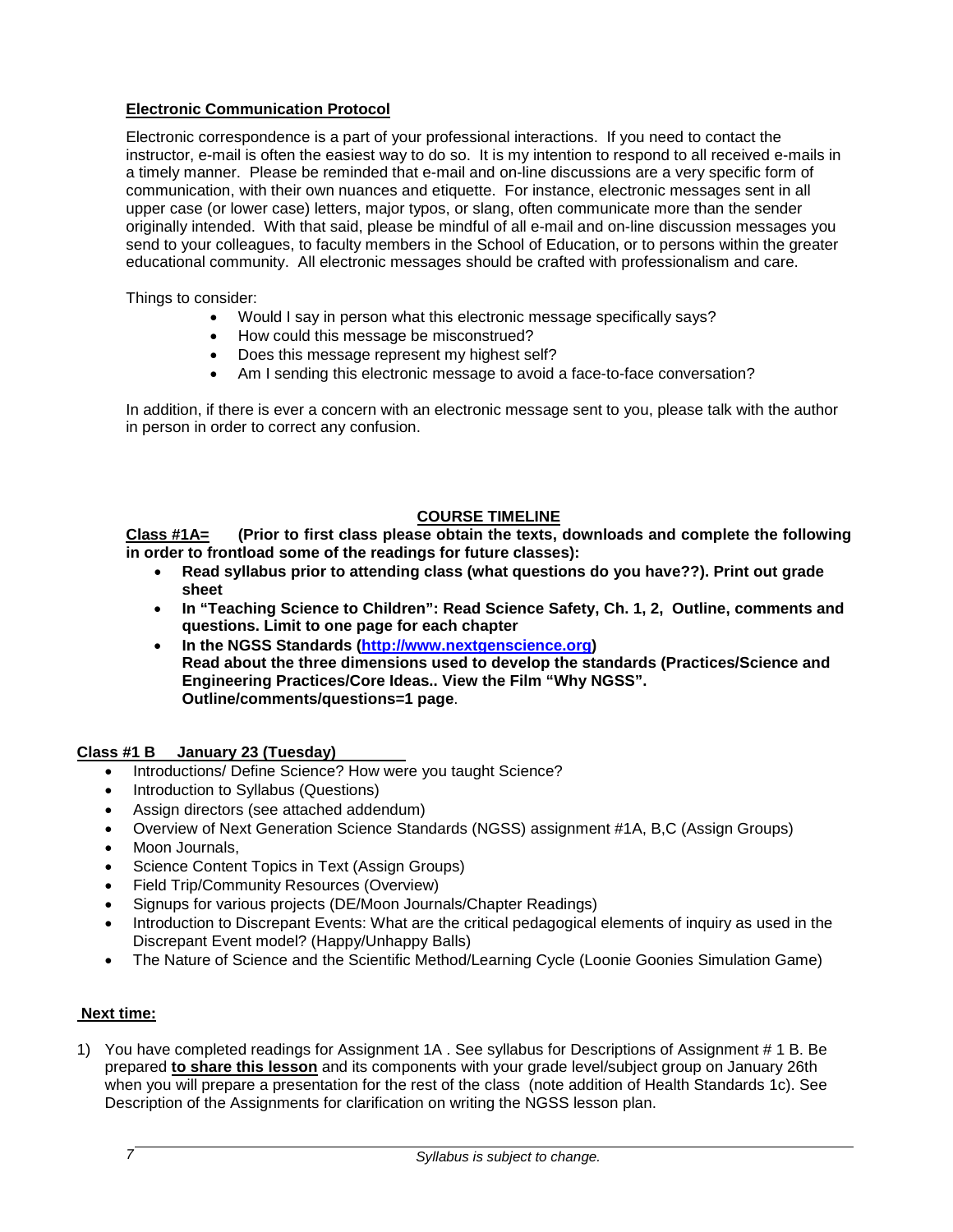- 2) In order to familiarize yourself with an NGSS lesson view the film of a science teacher on this link: https://www.teachingchannel.org/videos/cross-discipline-lesson-achieve
- 3) In your assigned reading group choose one Chapter from Ch. 4-6 (Physical Science) to read and produce one graphic organizer and (or) teaching outline to share with reading team/ colleagues to assist in teaching your team about the content of that chapter (see Assignment #9). Assign Reading groups.
- 4) Discrepant Event Presentations x2 per schedule.
- 5) Print out grade sheet for folder.

# **Class #2 January 24 (Wednesday)**

- Discrepant Events X 2(Assignment #2A/B)
- Must have syllabus (General Questions)/ Grade sheet printed for personal folder
- General Discussion of NGSS Standards. Keating PPT "Understanding NGSS" Assign Five Groups
- General Discussion of Friedl Text Introduction, Ch. 1-2 and Share graphic organizer/outline: (Ch. 4-6 Physical Science) (Assignment #7)

# **Next Time**

1) Choose one from TSC Ch. 7-10 Physical Science (Graphic Organizer and or outline)

2) Discrepant Events x2 (per schedule)

3) NGSS Standards presentations: You will have completed your individual components 1A and 1B by next class (overview of the readings and NGSS lesson. See syllabus Descriptions of Assignment # 1 a, b,. Be prepared to share this lesson with your grade level group to assist in preparing a group presentation (time given in class).

# **Class #3 January 26 (Friday)**

- Team NGSS Standards presentations (#1C)
- Student discrepant events x 2 (Assignment #2A/B)
- Share Graphic Organizers Ch. 7-10 (Physical Science)

# **Next Time**

Field Trip to Safari Park (Details in Class)

# **Class #4-#5 January 30 (Tuesday) Field Trip to Safari Park**

**AM:** Lab in Conservation Center "Hormones as Predictors in Rhino Populations" **PM:** Designing an Animal Observation Study as an Inquiry Lesson

# **Next Time:**

1) Choose one from TSC Ch. 11—13 Physical Science and Earth Science (Graphic Organizer)

2) Discrepant Events (per schedule)

3) Introduction to Inquiry Based Problem Solving: Assignment #6A Odyssey of the Mind Program overview: "Superlinks"

4) Open Ended Science Experiments (Paper Towel Experiment) Assignment #4

# **Class #6-#7 February 7 (Wednesday)**

# **AM:**

TSC Ch. 11—13 Physical Science and Earth Science (Graphic Organizer) Discrepant Events (per schedule)

# **PM:**

 Introduction to Inquiry Based Problem Solving: Assignment #6A Odyssey of the Mind Program overview: "Superlinks" Level 2 Inquiry

Overview of Invention Convention Assignment #6 (Level 3 Inquiry) Open Ended Science Experiments (Paper Towel Experiment) Assignment #4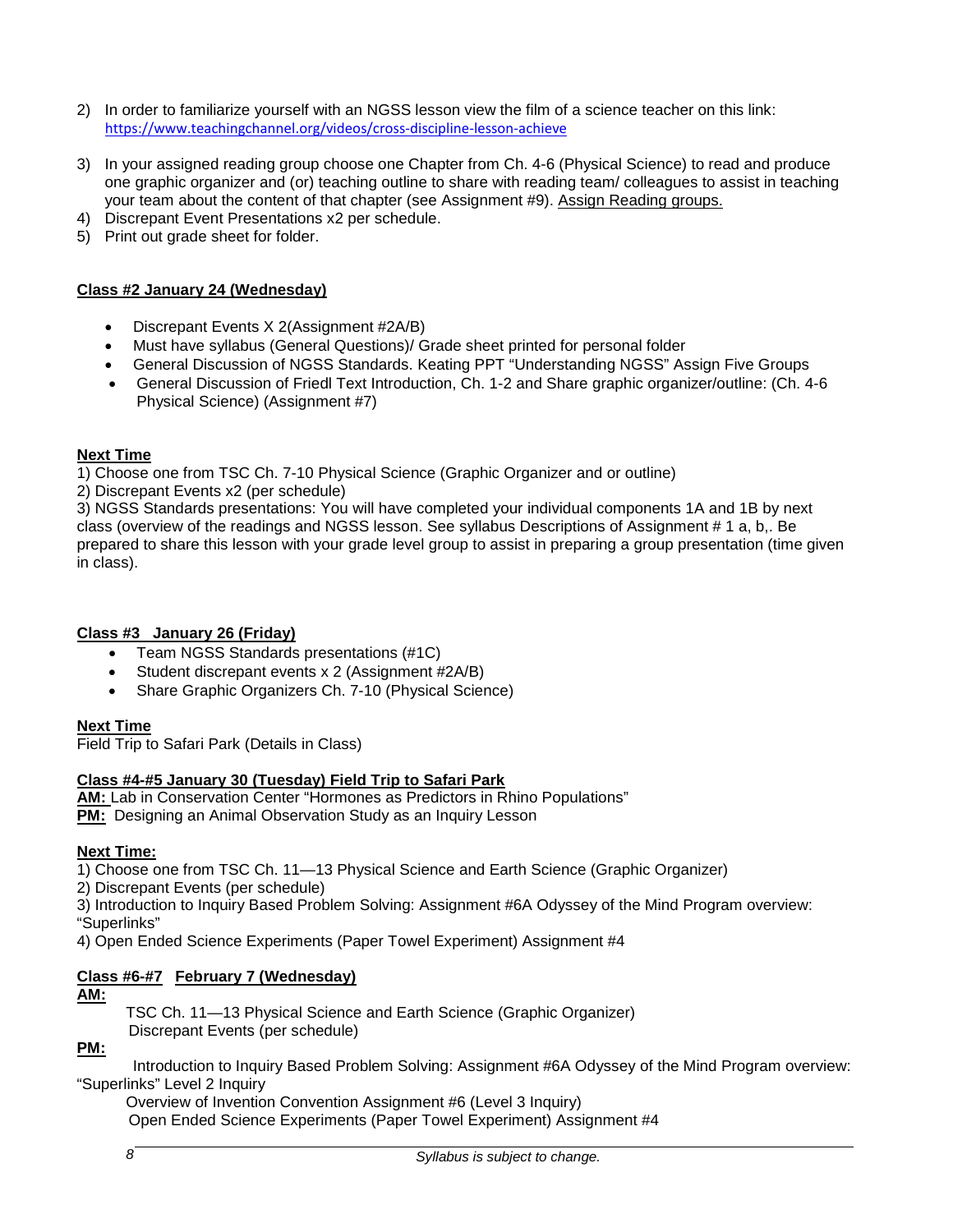# **Next Time:**

1) Share Graphic Organizers Ch. 14-17 Earth Science

2) Discrepant Events X 2 per schedule

3) Cooperative Learning Problem Solving Game Assignment #6 B "Verbal-Non-Verbal Communication" (Level 2 Inquiry)

# **Class #8 February 13 (Tuesday)**

- TSC Ch. 14-17 Life Science (Graphic Organizer)
- Discrepant Events X2 per schedule
- Verbal Non-Verbal Communication Game (Assignment #6B)

**Next Time**: Class #9 and #10 are independent study sessions

# **Class #9 February 16 (Friday PM) Independent Study in 5102**

• Work in teams on Moon Journals, Invention Convention, Social Studies ITU

# **Class #10 February 23 (Friday PM)**

• Work in teams on Moon Journals, Invention Convention, Social Studies ITU

# **Next Time:**

1) Discrepant Events per schedule X 2

2) TSC Ch. 18-21 (Life Science)

# **Class #11 February 27 (Tuesday PM)**

- Discrepant Events per schedule X 2
- TSC Ch. 18-21 (Life Science)
- Open Ended (inductive) labs "Paper Towel Experiment

# **Next Time:**

1) Discrepant Event X2 per schedule

2) Moon Journal Presentations Group 1

# **Class #12 March 2 (Friday PM)**

- Discrepant Event X2 per schedule
- Moon Journal Presentations Group 1

# **Next Time:**

- 1) Discrepant Event X2 per schedule
- 2) Moon Journals Group 2
- 3) Interview Questions
- 4) Social Studies Overview by Group

# **Class #13-#14 March 6 (Tuesday AM/PM)**

**AM:**

- Discrepant Event X2 per schedule
- Moon Journals Group 2

**PM:** 

- **Interview Questions**
- Social Studies ITU overview by group

# **Next Time:**

1) Discrepant Event Quiz (Assignment #2 C)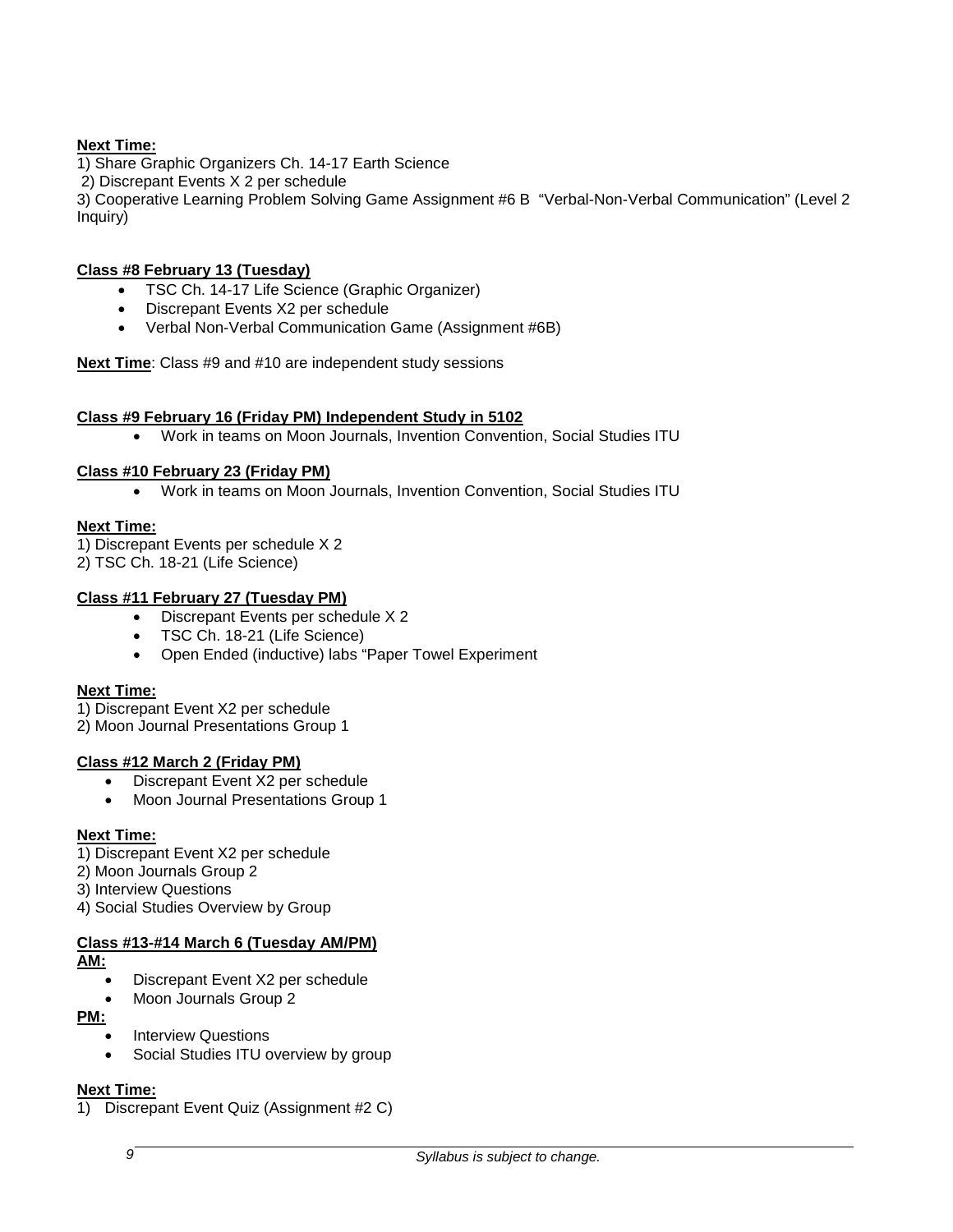- 2) Instructor evaluations
- 3) Interview Questions
- 4) Invention Convention Presentations

# **Class #15 March 13 (Tuesday PM)**

- Discrepant Event Quiz (Assignment #2 C)
- Invention Convention Presentations
- Instructor evaluations
- **Interview Questions**

#### **Description of Science Methods Assignments**

The following are assignment prompts that represent the Spirit of the Assignment. Additional information and clarification will be given in class. Handouts and other resources will be provided on EDMODO. Each assignment will be scored using some form of rubric that uses a Likert Scale. Due dates are on the timeline of this syllabus.

#### **Note: I = Individual Assignment and T = Team Assignment**

#### **Assignment 1 – Next Generation Science Standards (NGSS)**

**Spirit of the assignment:** You will be assigned sections from the NGSS standards to write about, comment and ask questions. You will create your own individual lesson plan that applies the three dimensions of NGSS standards. You will have time in class to share both your understanding of the readings as well as your lesson with your assigned subject team (Health, Physical, Life or Earth Science). Then you will work with your subject level team to prepare and do a presentation to the class consisting of one of the lessons (with your modifications) as well as a general overview of core ideas in that subject curriculum. It's important that you do the reading and the lesson write-ups BEFORE you meet with your team.

- **1a. Framework summary response (I) 10 points**
	- See Course timeline for Class 1A for the readings and videos related to NGSS that you will respond to.
	- Write about a page that at least in part addresses these questions: What do you think are the most important ideas addressed in the reading? Were there any ideas in the reading, which were very new to you? What questions do you have?

# **1b. Grade level Science Lesson response (I) - 10 points**

- Read through all the standards for your assigned subject/grade level. Using the standards for your chosen subject area (each grade typically covers one science area), pick a line item from physical science, or life science, or earth science or health (jigsawed so that each science content area is covered by different teams). Identify a specific standard (**section one)** and write up a brief description of an activity that children exploring will come to an understanding of the standard (it should be inquiry based to some degree). For sample lessons, there are a number of examples on the Internet. One of many great reputable new resources that you might use is the following web site which includes award winning lessons that apply the standards in this way and also use technology:<http://www.nsta.org/publications/interactive/laptop/grade.htm>
- **Your lesson should end up with four sections in all** (two are described above i.e. content standard and activity), **The third section** should include how some elements of the Three Dimensions od NGSS might be incorporated. (See physical science example below): 1) **Cross Cutting** = such as Connections to Technology; Connections to Engineering and Connections to language arts, social science and mathematics (or other disciplines). To clarify these complex interactions **themes** are used to link them such as Patterns, Similarity/Diversity, Cause and Effect, Structure and Function, Energy and Matter, Stability and Change, Systems and Models 2)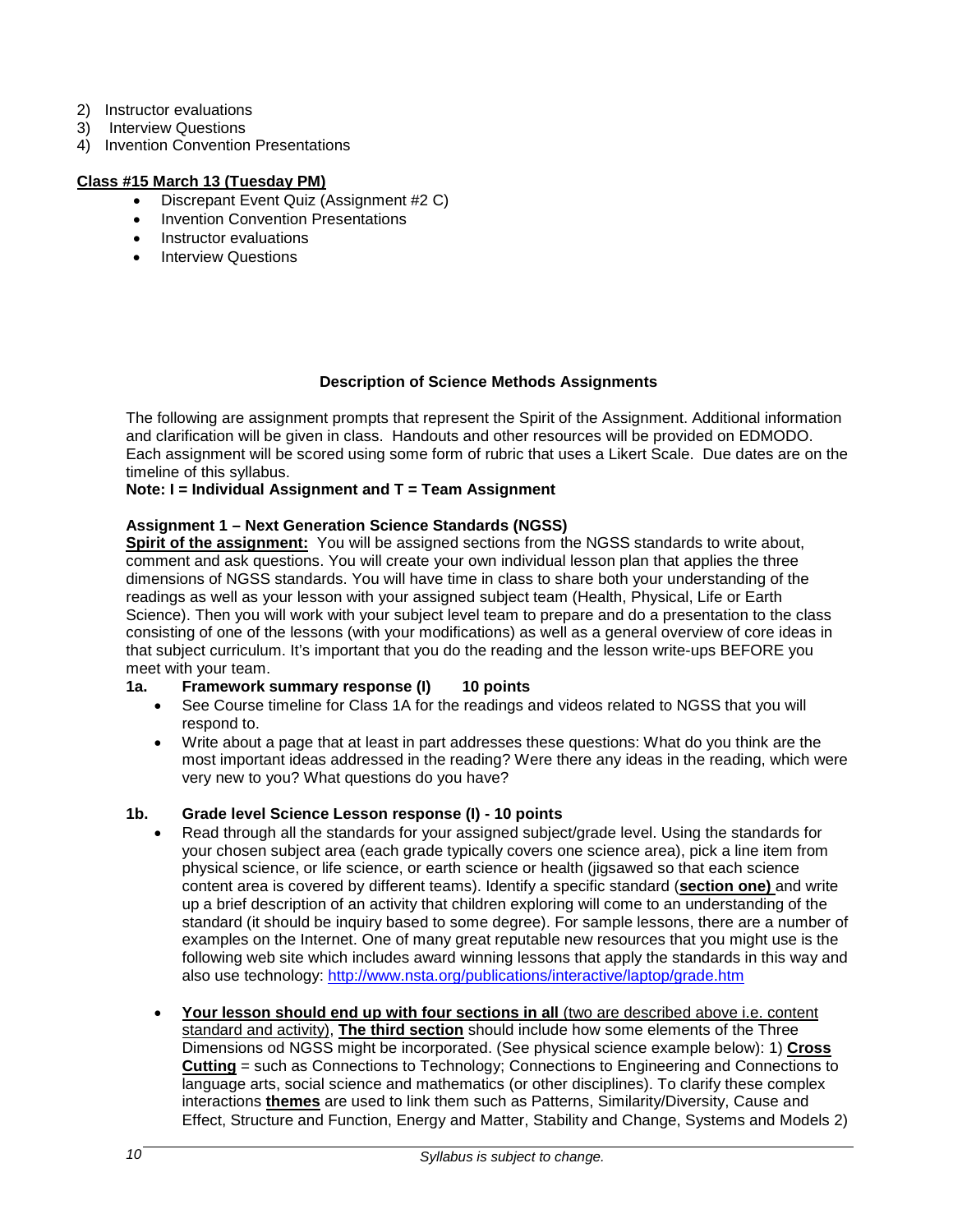**Practices** (Behaviors used in Inquiry) in Science and Engineering Processes such applying the scientific method (or 5E model) in Science and (or) modeling, construction and testing in Engineering. This also would include what cognitive (ways of learning), social (interactions) and physical practices (tools) it requires. 3) **Disciplinary Core Ideas** which big concepts are suggested for the four domains of Biology, Physical Science, Earth Science and Engineering. This also include what curriculum, instruction and assessments might be linked to it as well as why students lives' and interests are connected. The **fourth section** should describe a simple formative or summative assessment (or both) that could be used for that specific activity. The entire lesson should not exceed one page.

See example below illustrating these four sections in a Physical Science lesson.

# **1b. Grade level Health Education standards response**

#### **Grade level Health Education Content Standards Response (I) – 5 points**

[The Health Education Content Standards for California Public Schools](http://www.cde.ca.gov/be/st/ss/documents/healthstandmar08.pdf) are categorized into 8 Health Content Standards: Essential Health Concepts; Analyzing Health Influences; Assessing Valid Health Info; Interpersonal Communication; Decision Making; Goal Setting; Practicing Health Enhancing Behaviors; and Health Promotion. These 8 content standards are included in 6 Health **Content** 

Areas: Nutrition and Physical Activity; Growth, Development & Sexual Health; Injury Prevention and Safety;

Alcohol, Tobacco, and Other Drugs; Mental, Emotional, and Social Health; and Personal and Community Health.

If you are assigned to health for your grade level/subject area on your team for Task I B, you will select one Health Content Standard and include the four sections discussed above for the Science Standards.

# **1c. Team preparation and presentation (T) 5 points You will be given 30-40 minutes of class time to work with your team.**

- Get together with your team (subject area and grade level typically (Biology/Life Science=  $6<sup>th</sup>$ grade; Earth Science =  $7<sup>th</sup>$  grade and Physical Science=  $8<sup>th</sup>$  grade). Health Science has topics for 6th-8th also under their standards. Briefly discuss your readings/responses to the NGSS or Health standards (1a). Discuss at the lessons that everyone wrote up for Assignment 1b. **Choose one.**
- As a team, visually **write up this lesson plan with modifications suggested by the team**. This modified version should include elements from the four sections described in 1b. Put it on chart paper or on a PPT or equivalent.
- As a team, besides the modified lesson plan, include a **brief overview of the Science or Health Standards for your grade**. Don't try to give us every single line of the standard. Summarize it in such a way that it is clear what expectations are for students to learn in physical, earth, life science and health in Middle level.
- In 8 minutes or less, present your lesson plan and overview of the standards in your subject area. Be prepared to defend why your lesson plan represents really good science for students and answer any questions from the audience.
- Your evaluation for this assignment will be based on the content and quality of your presentation (and completion of all tasks), as well as the level of collaboration of the group in both discussions and presentation.

#### **Sample Lesson responses to Assignment 1b. and 1c.**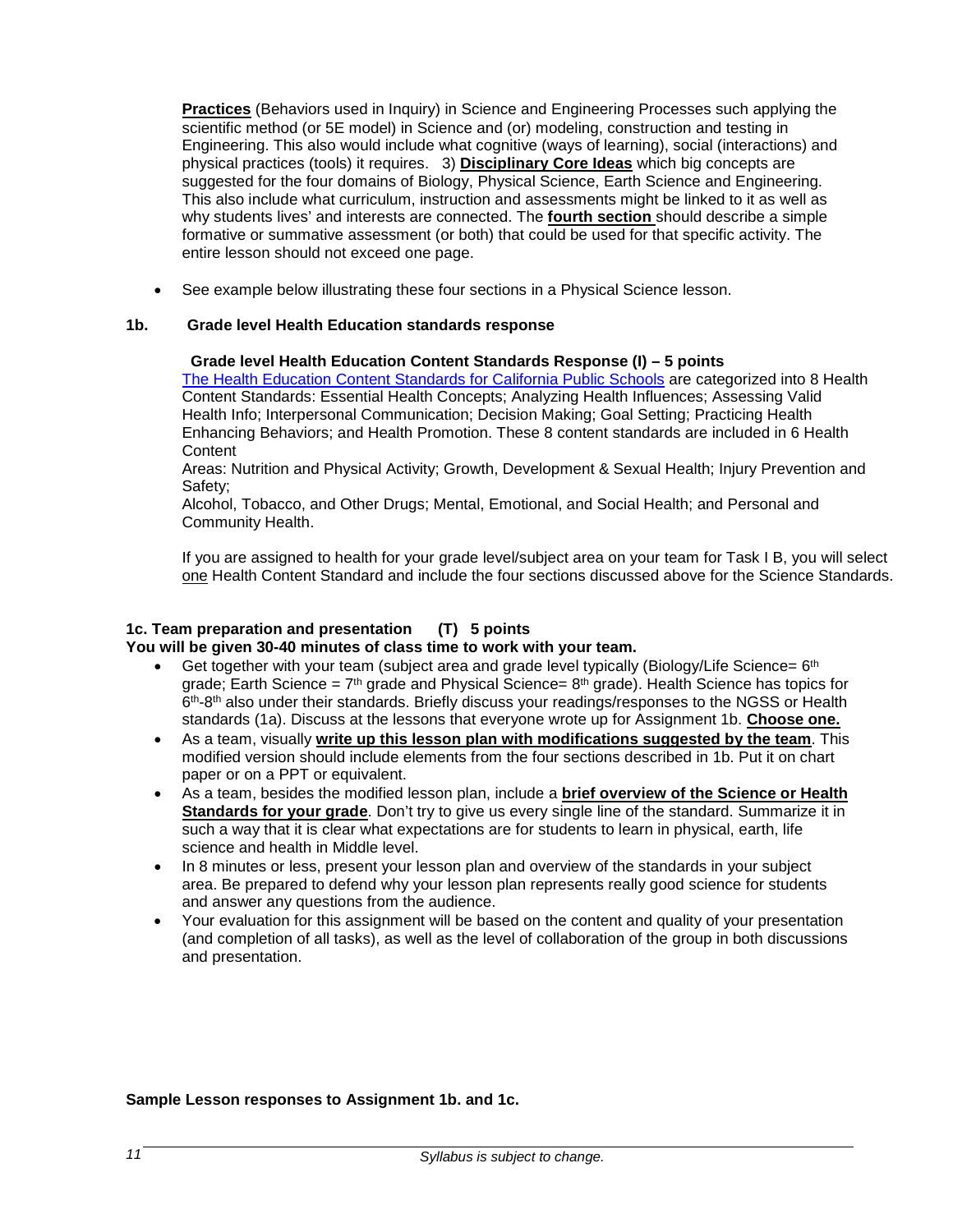# **Grade Eight**

# **Physical Science**

1.b. 1) **Standard:** NGSS Standard (Under MS-PS 2 Forces and its Interactions) MS-P2-3= Factors affecting the Strength of electric and magnetic forces.

Students will learn how to build a simple compass and use it to detect magnetic effects, including the Earth's magnetic field and be able to explain this mechanism.

# 2) **Activity**

Following directions from the Internet, the students will work in partner pairs to build compasses, using paper cups, thread, a needle and a magnet. They will observe and record the action of the compass indoors and outdoors, and see effects while in proximity to various objects. They will compare this to the use of a GPS device (non-magnetic). Discussions within teams and as a whole class will lead to understanding of principles of magnetism and how they can be applied to an invention (compass). Other potential related activities might include: History of the compass and its use; You-Tube videos on magnetism and its effects; presentations of DE related to magnetism.

#### 3) **Connections to three dimensions of the NGSS Standards:**

1) **Cross Cutting:** Technology: Demonstrate the use of a GPS device that like the compass assists finding location but does not use the magnetism of the earth. Engineering: Discuss how the construction of the compass (shaping the needle compass, size of the floatation materials and material to float it on affects the quality of the compass). Connections to LA and Mathematics: Students will explain and or write a narrative on how they built it and what issues they had in construction as well as how it works (LA). The scale and materials use will determine the effectiveness of the compass/ magnetic effect (math). Themes: (Structure and Function).

 2) **Practices:** Engineering (modeling, testing, construction); Science (hypothesis, design, experimenting and analyzing). Applying cognitive (exploration and inquiry in teams leads to understanding principles of magnetism. Other behavioral considerations include Physical (Using tools), Cognitive (Learning through multiple strategies such as inquiry, social discourse, visual (video) and social (working in cooperative teams)

**3) Core Ideas (DCI):** Connected to the Standard described above. This should also validate why this topic is both important and of interest to students of this age and grade (motivation). **4) Assessment (summative):** The student will be able to draw and label and explain orally how s/he built the compass and how it used and applied in a magnetic field (a rubric will be used to assess the level of understanding). An additional formative assessment should be given for completion/participation in all tasks in the cooperative team (based on a rubric and timeline).

.

# **Assignment 2 A/B/C – Discrepant Event**

**Spirit of the Assignment:** Develop and teach a particular kind of a science inquiry lesson that teaches both science thought processes and science content. You will practice your discrepant event on at least one school-age child and reflect on the child's responses and what they indicate about how much he/she understood. Working by yourself or with a partner you will actually present your discrepant event to the class and give a copy of the lesson plan to each class member. After all the discrepant events have been presented, you will take a quiz to demonstrate that you personally learned the important science concepts that were presented. **For extra credit you can present your DE in your CT classroom (10 pts)**

# **2a. Discrepant Event Lesson Plan and Presentation T 15 points**

- Working in a team or two, find a discrepant event associated with one of the reading topics you will do in the textbook (Friedl). You can get one from the Text (Friedl) or Discrepant Events, by Keating, or go to a bookstore or the children's section of the library and look for books on Science Tricks, or Science Magic.
- Get together the materials needed for the discrepant event.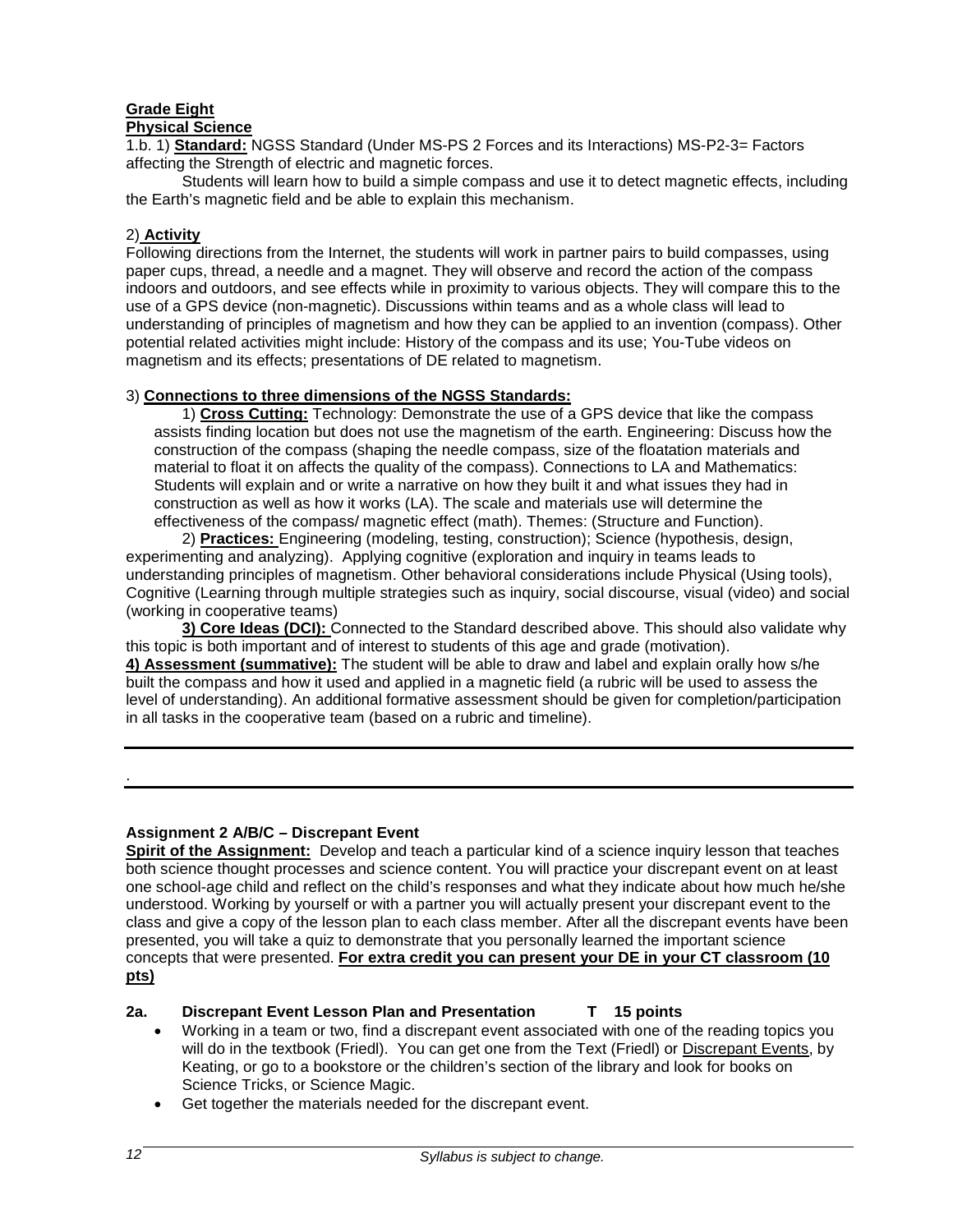- Practice doing the event.
- Make sure you understand the science behind the event. If you got it from an Internet website, there may be background info on the site. Another good place to look: the children's section of the public library. Find children's books on the topic in addition to or even preferably to books for adults. The children's books will explain things simply and will use the appropriate vocabulary for you to use with your students. Remember, you don't have to have a college-level understanding of the topic, just have good, accurate information at your students' level.
- Do your discrepant event with at least one school-age child or a classroom group and take careful notes on the child's responses. (This ties in with Assignment 2b i.e. Discrepant Event journal.)
- Include two questions that can be included in the DE quiz at the end of the course
- On your assigned day, bring in your materials and equipment and do your discrepant event for/with the class. **You are limited to 15 minutes presentation time (with about 5-10 minutes for discussion/evaluation).**
- After presenting your event, give or email each member of the class a copy of the lesson plan.
- Turn in your lesson plan, the questions (to the DE coordinator), and your individual journal.

# **2b. Discrepant event journal I 10 points**

- 
- After you have done your discrepant event with a child or children or **with the class you are assigned**, look at your notes and think about how it went. (You may realize that your event needs to be modified before you do it with the class.)
- Write a description of what happened, with special attention to what the child said and did. Analyze the child's response: what portions of the event, and to what extent, did the child understand what was happening? Why or why not?

# **2c. Discrepant event quiz I 20 points**

After all discrepant events have been presented in class; a quiz will be given on the content of the events. The quiz is based mostly on the questions submitted by each partner pair. *This quiz will be open notebook. That means you should take careful notes during each discrepant event presentation.*

# **ASSIGNMENT # 3 A/B– OBSERVATION/ART/WRITING (INTEGRATING MULTIPLE DISCIPLINES WITH SCIENCE INQUIRY)**

**The spirit of this assignment:** observe something using all your senses, then use what you have observed to do a writing and an art activity from the book Moon Journals. You can use any kind of an experience for this: a walk on the beach, playing basketball, bathing a baby. Immediate experience is very important, so even it's something you've done many times before, do it again for this assignment. DON'T DO IT FROM MEMORY.

# **3a. Observation I 5 points**

- A. Sign up in pairs or triads for a particular day (Writing/Art Activity), from 1 to 28 in the Moon Journals book. Look at the Art Invitation and the Writing Invitation for your particular day. The Moon Journals director will assist in copying the relevant pages.
- B. Observation is a critical part of science and teaching science to children. To that end observe a natural event and take notes. Try to identify as many specific details by using multiple senses. Your notes or sketches can be in any format, and can be handwritten. If there is one sense that can't be used for your observation, give the reason why. You will turn in your science observation notes with the art and writing pieces.

# **3b. Art and Writing Integrated into Science I 15 points**

A. Follow the directions in the Moon Journals book for the prompt for writing and art activity that you choose (Each activity number links an Art to a Writing prompt). Apply the specifics of your science observations as creatively as you can to both the writing and art prompt. As an alternative to this have a child apply an observation to the art and writing and present that as your artifact.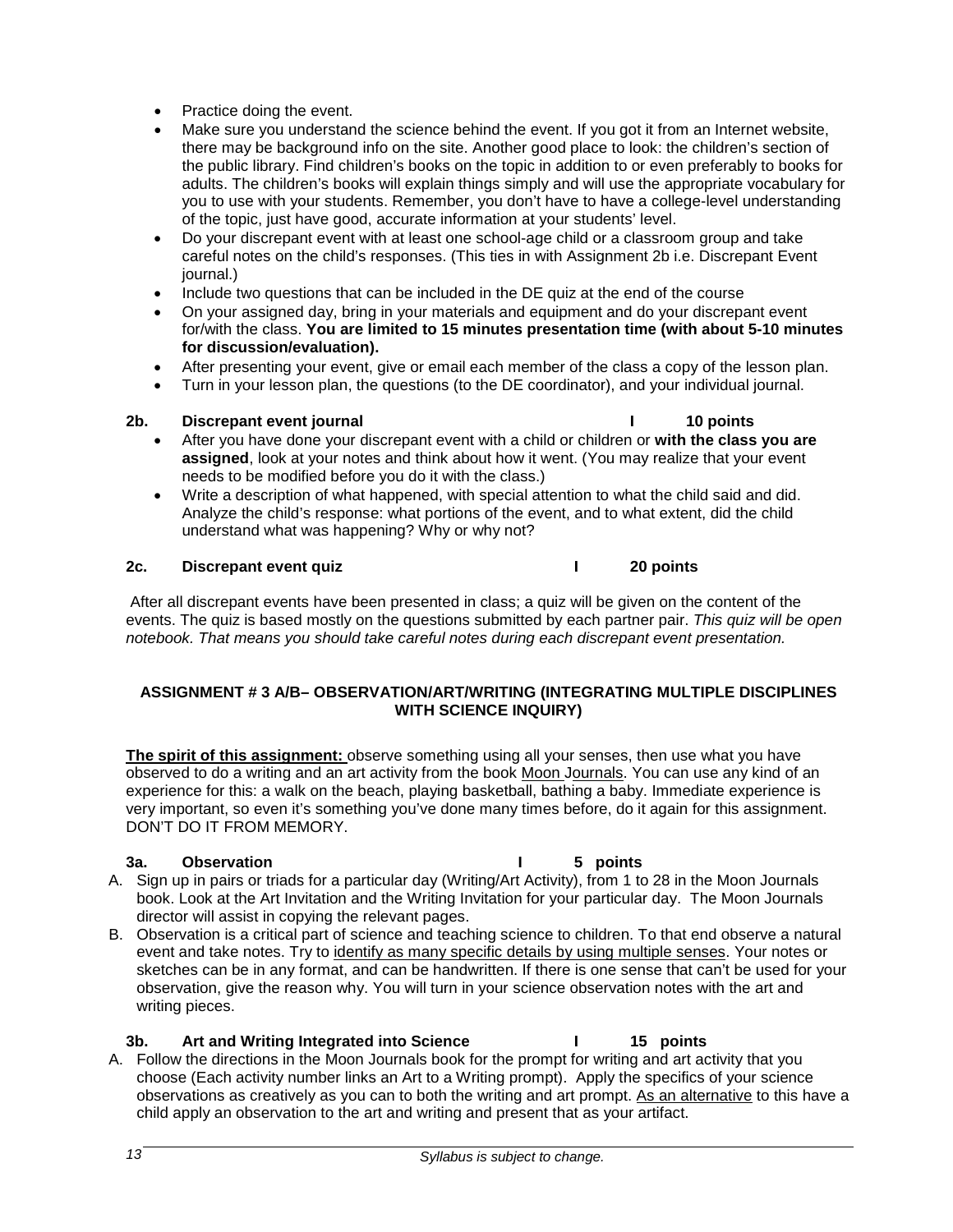- B. Each team (using the same prompts but not necessarily the same science observation) will explain their observations and how they applied them to the Art and Writing Prompt.
- C. REMEMBER—YOU ARE NOT GOING TO DO YOUR WRITING AND ART ABOUT THE MOON. THIS IS AN ADAPTATION OF THAT. YOU ARE GOING TO USE WHAT YOU OBSERVED, WHETHER IT'S WALKING ON THE BEACH OR BATHING A BABY ETC.

#### **Assignment # 4 – Using experiments that are open-ended, inquiry based and inductive "The Paper Towel Experiment"**

**Spirit of the Assignment:** Teachers will apply their knowledge of the Scientific Method and 5E Inquiry model to design an experiment that will address a problem, control variables, collect and analyze data then present (and rebut) findings to the class. This activity will reinforce knowledge of how science works as well as applying communication, debating and explanation skills (all part of the NGSS Standards). The value of this inductive approach vs. the typically used deductive approach will be discussed in class as well as various ways to implement this Level 2-3 Inquiry Model with Middle School students. **10 Pts. (**Done in class)

#### **Assignment #5 The logistics of how to organize and create inquiry based Field Trips in Science** (Safari Park Field Trip)

*Spirit of the assignment: by attending this field trip students will understand: 1) general procedures for planning an implementing a field trip in science; 2) how to access and use resources provided by a site prior to going; 3) how to develop a Pre, during and post lesson plan that applies an inquiry based model (in this case an animal observation study. 4) Experience in doing an Inquiry Based Lab that could be used with Middle School Students (Conservation Center)* (15 pts.)

# **Assignment #6 (A – C): Inquiry-Based Problem Solving/Teaching Model**

**Spirit of the Assignment: Three** different examples of applying inquiry in a Middle School Classroom. Reinforces the Discrepant Event Model (30 Pts)

- A. Odyssey of the Mind: "Superlinks" (Individual Problem Solving/Competitive-Non-Competitive  $Model$ ) – Level 2 Inquiry= 5 pts
- B. "Verbal Non-Verbal" (Level 2 Inquiry Group Problem Solving) 5 pts
- C. "Invention Convention" (Applied Inquiry) 20 pts

# **Assignment #7 Applying Readings to the Understanding of Science Topics/ Content for Middle Level Teachers (Book Report Groups)**

**Spirit of the Assignment:** Gain a basic understanding of the major scientific concepts taught in K-6 from Earth Science, Biology, Chemistry and Physics. Each week students will read one of the three or four topic areas (Chapters) of science content and pedagogy assigned that week from Friedl/Koontz.

- 1) They will formulate a graphic organizer/outline, demos, visuals, manipulates to assist in explaining the major concepts, critical vocabulary and examples of DE/Demonstrations that apply.
- 2) They will meet with their group to jigsaw each of the assigned chapters.
- 3) They will incorporate some form of formative assessment to evaluate understanding.
- 4) In a general class discussion they will pose any additional questions or issues related to the topics discussed.
- 5) The Discrepant Events for that class period will attempt to be coordinated with the topics of that day so they are representative (10 pts each  $X$   $6 = 60$  pts)

# **Assignment #8 Participation/Attendance in all aspects of class work**

**Spirit of the Assignment:** Attendance/Participation in each class through discussions, questioning and group involvement X 15 (75 pts).

# **Assignment # 9 Social Studies interdisciplinary unit plan (ITU)**

**Spirit of the Assignment:** Integrate science into a Social Studies Unit Plan. Try to incorporate some of the strategies/curriculum that we discussed and used this class to demonstrate how to integrate science into the curriculum. (20 pts.)

# **EXTRA CREDIT**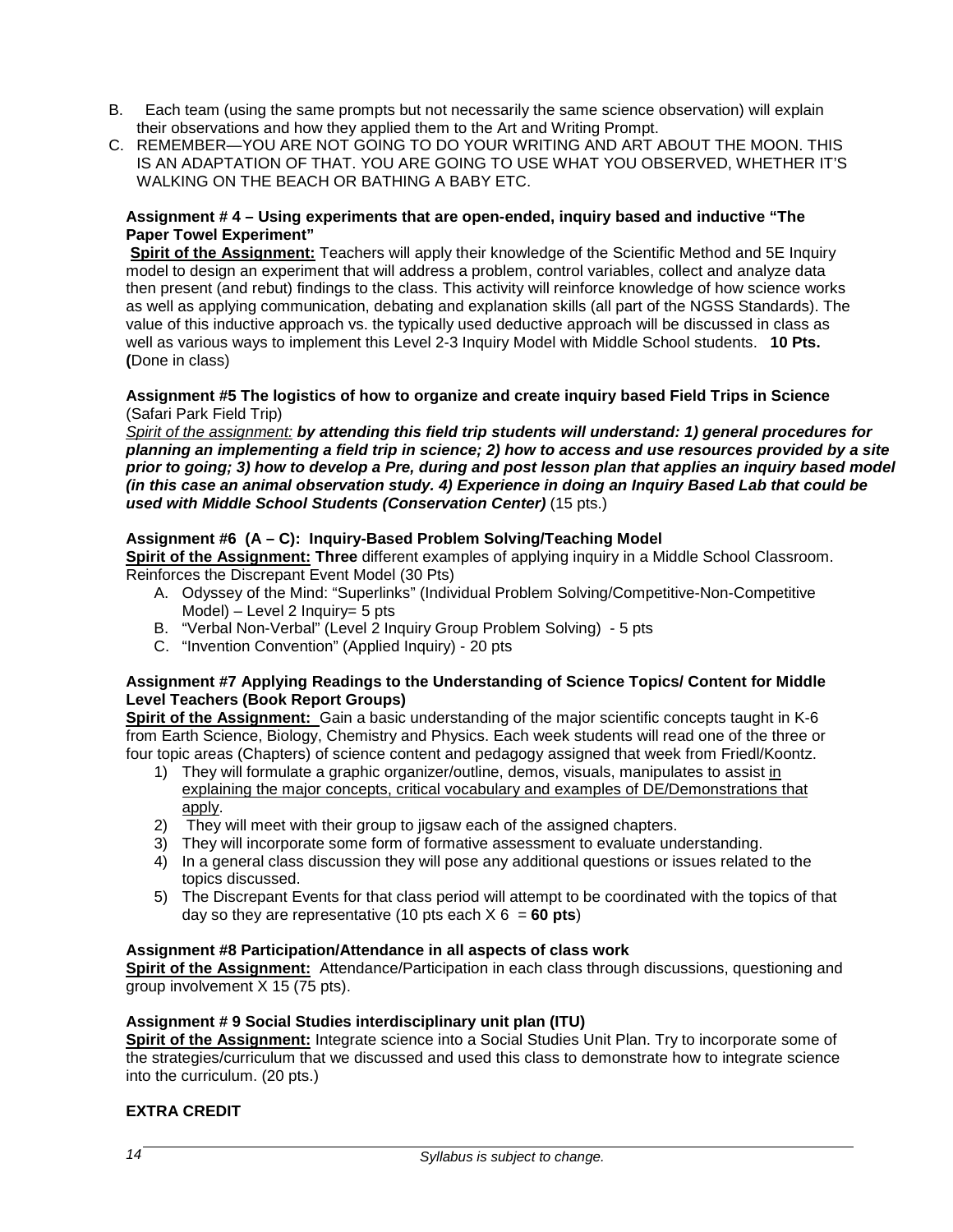All students can gain extra credit for certain in-class and out-of-class activities. *Five examples are provided below.*

- Apply your Discrepant Event with the class you are tutoring/teaching (10 pts.)
- **Read a scientific article(s)** concerning science or science education and write a one-page reaction paper on each article. Articles must be a relatively current publication date. They can be from scholarly journals, or ERIC, from the Internet, from the newspaper, or from general interest publications. Please make sure to include the Author, Title, Publication Name, and Date of Publication.

2 points per article (maximum two articles)

- **Watch a television show or movie** that deals with science or science education and write a one-page reaction paper. (Maximum **two reports (**2 points per report)
- **Be a director**, according to the list below. 5 points
- **Attend a Science conference or workshop (5pts)**

# List of Potential Classroom Directors (may include 1-2 people)

- Director of Directors Assigns Directorships keeps list
- Classroom note-taker: organizes succinct summary of major ideas of each class and distributes electronically
- Discrepant Event Coordinator
- Moon Journal Coordinator,
- California Frameworks Coordinator
- Technology coordinator—assists with use of smart classroom to facilitate student presentations
- Timer ... Keeps student/instructor presentations on time
- Assignment Folder coordinator---collects and hands out grade folders and papers before and after class
- Environmental coordinator---makes sure classroom environment is appropriate both before and after class
- Name Tag Director Make sure everybody has a name tag each class
- Contact Information Director—Make class list with current contact info including emails/phone numbers
- Assignment coordinator—sends out weekly reminders of assignments due and clarification with instructor if needed
- Photographer takes photos of students (for folders) and various class activities. Shows them to class.
- Science Education researcher– Find science/science education websites and news articles that are relevant and send to and or present to class
- Field Trip Coordinator—Helps with arrangements to the Safari Park
- Science Methods Text (Friedl) Topic Area Assignments
- Other (you choose depending on your expertise and needs of the class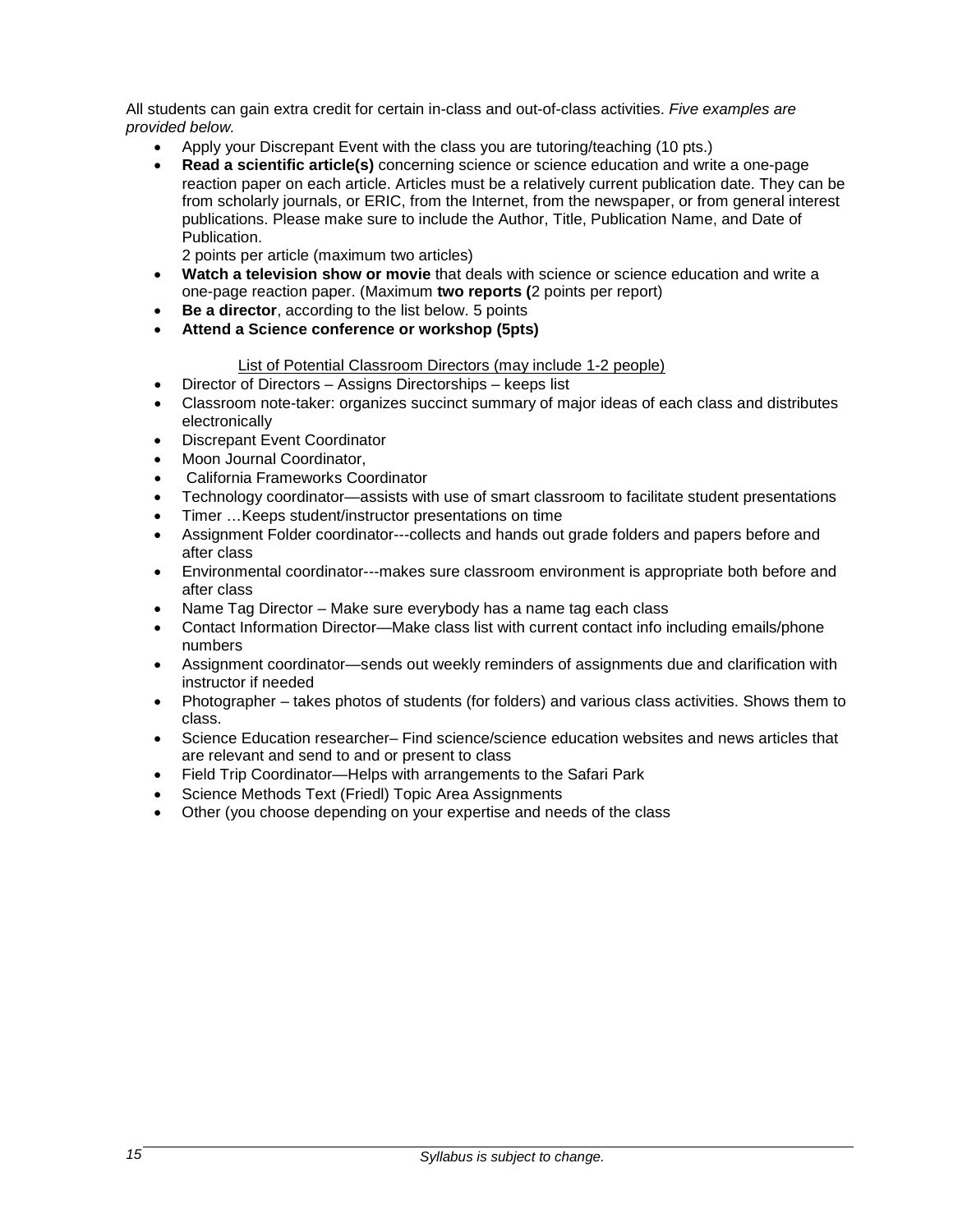|                | Grade sheet - EDMI 545<br>Name and the contract of the contract of the contract of the contract of the contract of the contract of the contract of the contract of the contract of the contract of the contract of the contract of the contract of the c |            |
|----------------|----------------------------------------------------------------------------------------------------------------------------------------------------------------------------------------------------------------------------------------------------------|------------|
|                |                                                                                                                                                                                                                                                          |            |
| 1a.<br>$1b$ .  | <b>Assignments:</b><br>Framework Reading Response Write-up<br>NGSS or Health Lesson Write-up                                                                                                                                                             | /10<br>/10 |
| 1c.            | <b>NGSS Lesson Team Presentation</b>                                                                                                                                                                                                                     | /5         |
| 2a.            | Discrepant Event Lesson Plan and Presentation                                                                                                                                                                                                            | /15        |
| 2b.            | Journal-Doing your discrepant event with a child                                                                                                                                                                                                         | /10        |
| 2c             | Discrepant Event Quiz - Open notebook                                                                                                                                                                                                                    | /20        |
| 3a             | Observation of natural event (Moon Journal(                                                                                                                                                                                                              | /10        |
| 3b.            | Art/Writing Project (Moon Journals)                                                                                                                                                                                                                      | /20        |
| 4              | Open-ended experiments (inductive/inquiry based)                                                                                                                                                                                                         | /10        |
| 5              | Using Field Trips/community in Science (Safari Pk.)                                                                                                                                                                                                      | /15        |
| 6              | Problem Solving x 3 (OM/Verbal_NV/ Inv.Conv)                                                                                                                                                                                                             | /30        |
| $\overline{7}$ | Assigned Reading Topic from Fried TSC (6 X)<br>Chapters 1,2, $+$ $+$ $+$ $+$ $+$ $+$ $+$                                                                                                                                                                 | /60        |
| 8              | Attendance/Participation Credit (Discussion/presentations/etc.) x 5                                                                                                                                                                                      | /75        |
| 9              | Social Studies ITU (Science Integration)                                                                                                                                                                                                                 | /20        |

# **Addendum A Grade Sheet (Please copy and bring to class for folder)**

Extra/Additions \_\_\_\_/

Total \_\_\_\_\_\_\_/310